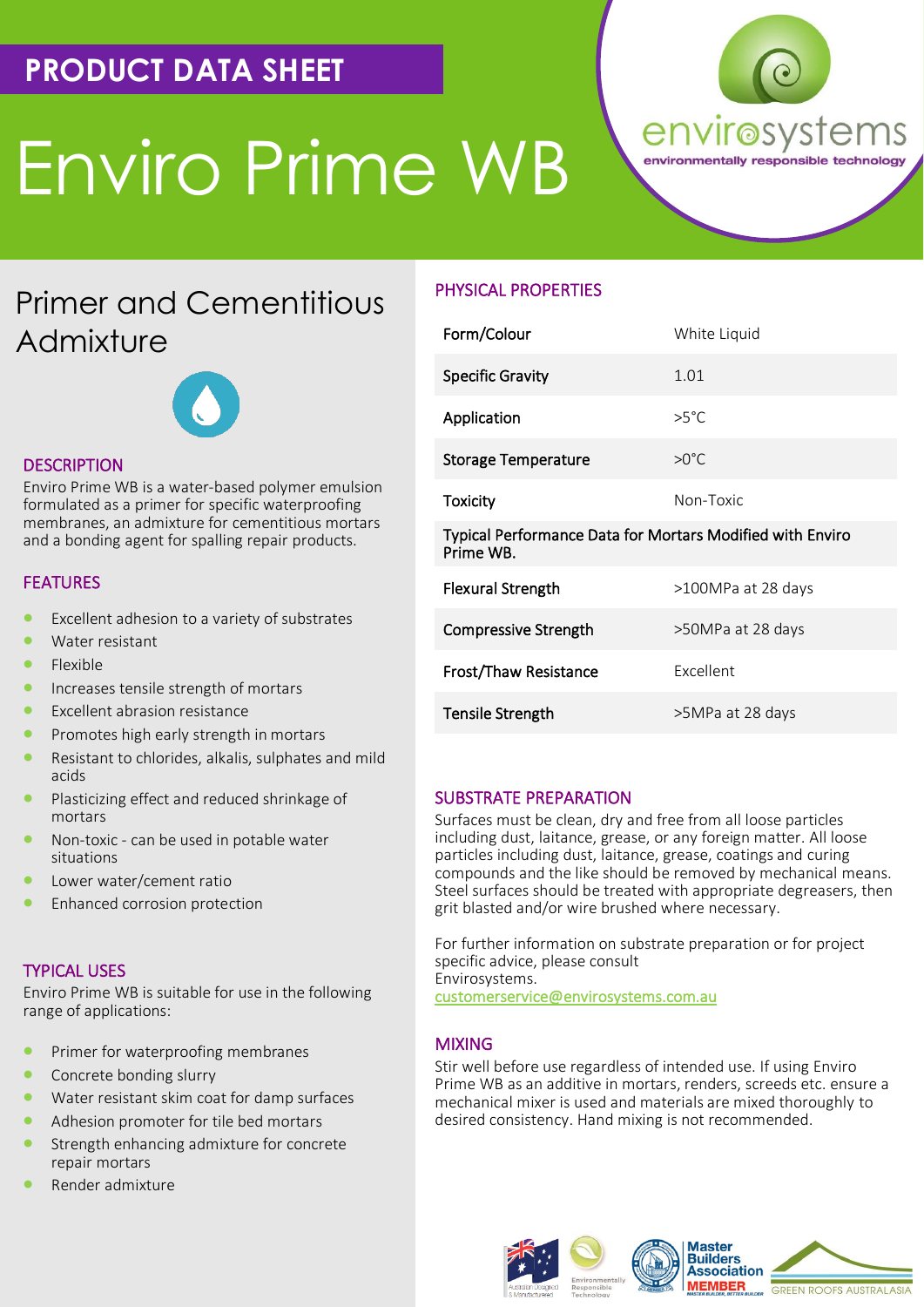

# **APPLICATION**

# As a primer for waterproofing membranes<br>Dilyte 1 neat Engine Direct WD with 1 neat u

Dilute 1 part Enviro Prime WB with 1 part water and brush/roll out over surface, ensuring a consistent coverage across entire area to be membrane. Allow to dry before proceeding with waterproofing membrane application.

#### As an additive in bonding slurry

Mix 1 part Enviro Prime WB with 1 part (by volume) of cement and mix mechanically until a uniform consistency is achieved. Using a stiff brush and broom, apply the slurry mix to the pre-wet (no free water) surface, ensuring the bonding slurry is worked into the pores of the surface. Do not apply <sup>></sup>2mm in thickness per coat.

#### As an additive for renders

Apply 1 or more coats of render over still wet bonding slurry coat to average thickness of 10mm per coat so to ensure render does not sag. Multiple coat renders can be applied in quick succession providing adequate formwork is in place.

Please consult Waterproofing Technologies for further information if additional render coats are to be applied >24 hours after the last coat.

#### As an additive in tile bedding compounds

Ensure substrate and back of tile are damp and apply bonding slurry. Then apply required thickness of mortar to back of tile using a mortar mix with 1 part Enviro Prime WB, 1 part water and cement to desired consistency and place firmly on wall or floor, ensuring full contact.

Remove excess mortar before drying and then leave to set. When setting height (thin beds) is an issue, tiles can be set in place with bonding slurry only.

#### As an additive for Screeds & Toppings

Mix 1 part Enviro Prime WB to 3-4 part water as the mixing liquid and mix with sand and cement to desire consistency. Place screed or topping over still wet bonding slurry.

For critical applications, mixing liquid ratios can be change to 1 part Enviro Prime WB to 1 part water to ensure increased adhesion, chemical resistance or vapour resistance.

#### As an additive in repair mortars

Mix 1 part Enviro Prime WB and 1 part water and then add sand and cement to desired consistency. Mixed repair mortar should be applied over still wet bonding slurry.

For further information regarding application of Enviro Prime WB or for project specific advice please consult Envirosystems.

customerservice@envirosystems.com.au

#### **COVERAGE**

The coverage of Enviro Prime WB will depend upon the substrate and its condition.

Coverage Rate when used as a Primer 5-8m<sup>2</sup> /Litre

#### PACKAGING & COLOURS

Enviro Prime WB is supplied in 1L, 4L and 15L drums.

#### CLEANING

Enviro Prime WB should be removed from all tools and equipment, prior to hardening with water. Cured material can only be mechanically removed.

#### SHELF LIFE

Enviro Prime WB can be stored in its original tightly sealed container for 18-24 months if kept stored in a dry place out of direct sunlight and between 3°C and 35°C. Always check product quality before using after prolonged periods of storage. If unsure, please contact Envirosystems for advice.

#### IMPORTANT NOTES

Newly laid screeds, toppings, renders and mortars should be covered and protected from winds, cold weather and direct sunlight during cure. Rapid curing can result in shrinkage or insufficient strength. Expansion joints in substrates should be carried through into Enviro Prime WB modified mixtures. Prime WB mixtures should only ever be applied to damp surfaces.

If free or running water is present, this needs to be removed prior to application. Aggregate used in mixtures should be washed, and free from excessive amounts of fines. High Alumina cements are not recommended to be used with Prime WB. Such cement may not be compatible and may delay hardening/curing.

#### HEALTH & SAFETY ADVICE

Always provides adequate ventilation and wears personal protective equipment during application. If swallowed, DO NOT induces vomiting. Give glass of water and seek medical assistance. Refer to the Safety Data Sheet for full safety and handling procedures.

NOTE: Safety Data Sheets are available upon request by emailing customerservice@envirosystems.com.au